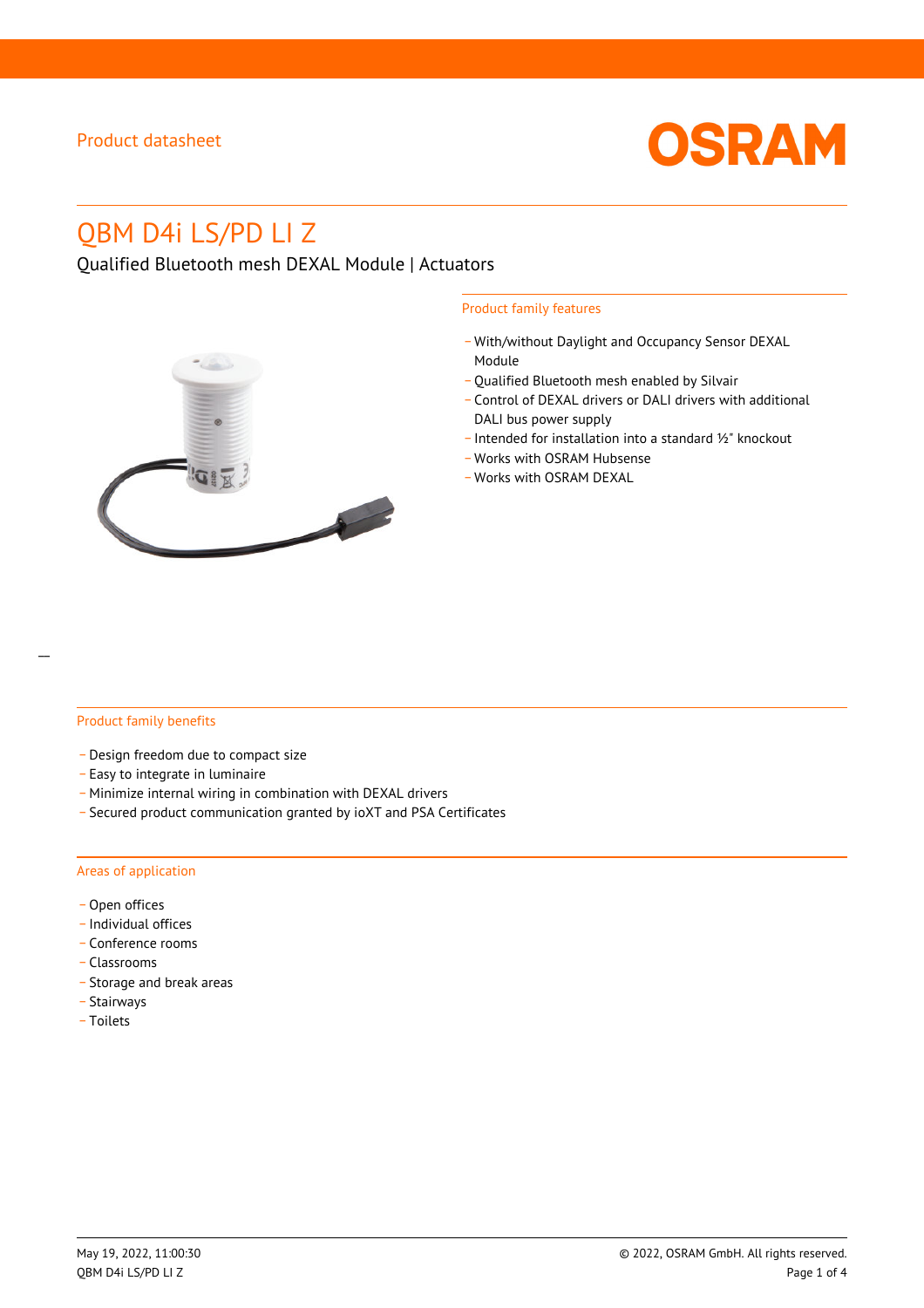#### Technical data

#### **Electrical data**

| Input voltage DC         | 1222.5 V                                    |  |
|--------------------------|---------------------------------------------|--|
| Peak input current       | 30 mA                                       |  |
| Average input current    | 10 mA                                       |  |
| Radio frequency          | $2.4$ GHz                                   |  |
| <b>Wireless protocol</b> | Qualified Bluetooth mesh enabled by Silvair |  |
| Wireless range           | 11 m line of sight                          |  |
| System wattage           | 0.30 W                                      |  |
| <b>Standby power</b>     | $< 150$ mW                                  |  |
| Screw thread length      | $25 \text{ mm}$                             |  |
| <b>Peak DALI current</b> | 30 mA                                       |  |

### **Dimensions & weight**

| Length                              | 43.5 mm                    |
|-------------------------------------|----------------------------|
| <b>Diameter</b>                     | $28.0$ mm                  |
| Mounting hole diameter              | 22.223.2 mm                |
| <b>Product weight</b>               | 22.20 g                    |
| Wire preparation length, input side | $79$ mm                    |
| Cable cross-section, input side     | $0.250.75$ mm <sup>2</sup> |
| Maximum allowed cable length        | 10                         |
| Screw thread length                 | $25 \text{ mm}$            |

### **Temperatures & operating conditions**

| Temperature range in operation at Tc point |             |
|--------------------------------------------|-------------|
| Ambient temperature range                  | $-20+50$ °C |
| Permitted rel. humidity during operation   | 090%        |
| Temperature range at storage               | 070 °C      |
| Permitted relative humidity at storage     | 0.95%       |

# **Lifespan**

### **Capabilities**

| Control output                | D4i            |
|-------------------------------|----------------|
| <b>Dimmable</b>               | Yes            |
| Type of sensor                | Daylight / PIR |
| Operating range, light sensor | $<$ 1000 lx    |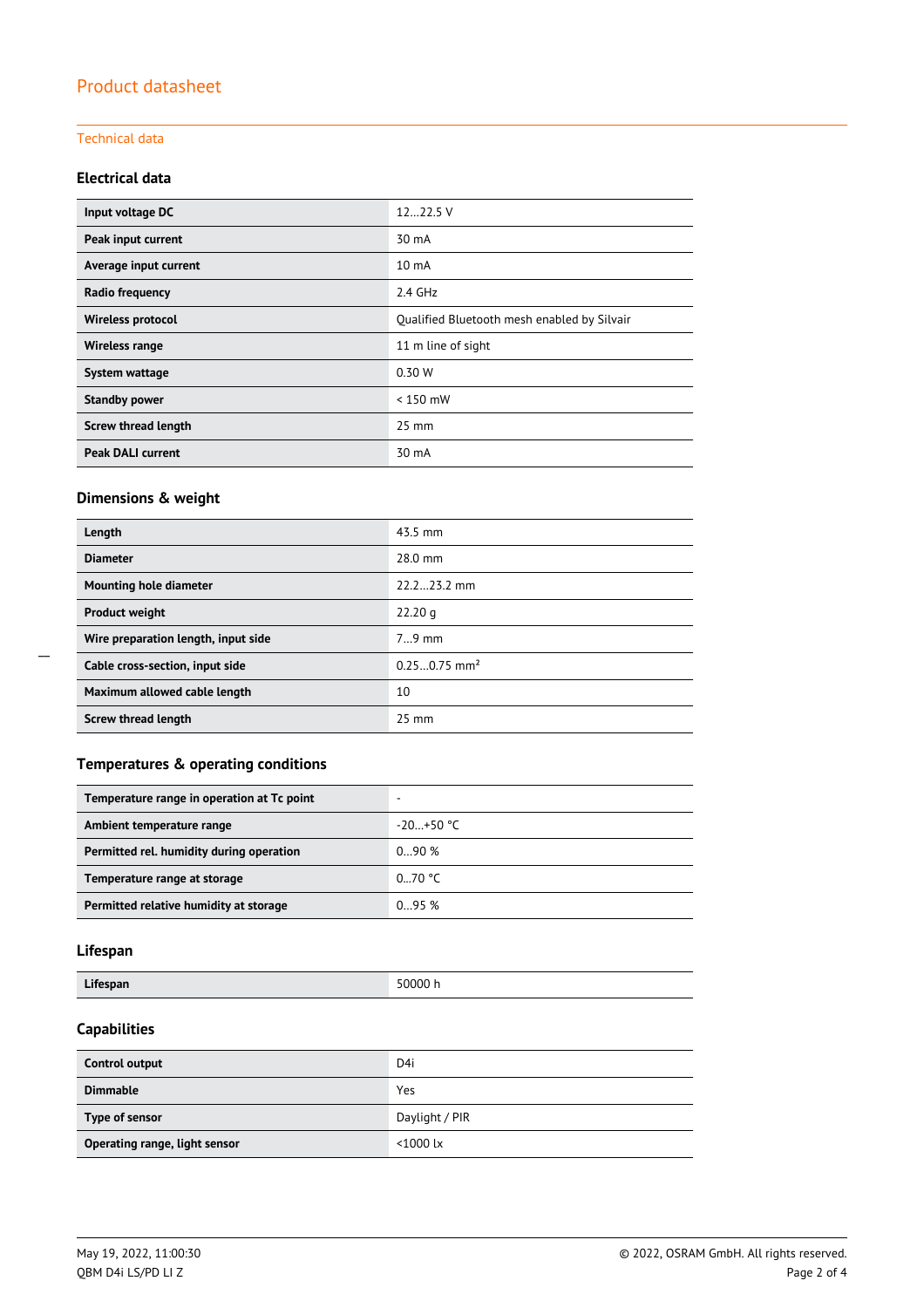| <b>Detection angle</b>         | 90°                                                          |  |
|--------------------------------|--------------------------------------------------------------|--|
| Maximum installation height    | 5 <sub>m</sub>                                               |  |
| Compatibility                  | Works with OSRAM HubSense / Works with OSRAM<br><b>DEXAL</b> |  |
| <b>Dimming interface</b>       | D4i                                                          |  |
| <b>Type of installation</b>    | Luminaire integration                                        |  |
| <b>Control interface</b>       | qualified Bluetooth mesh                                     |  |
| Detection angle (Light sensor) | $+/- 25^{\circ}$                                             |  |
| Detection angle (PIR)          | $+/-90^{\circ}$                                              |  |

### **Certificates & standards**

| Approval marks – approval | CE / D4i    |
|---------------------------|-------------|
| Type of protection        | <b>IP54</b> |

### **Logistical data**

| Commodity code | 903149900000 |
|----------------|--------------|
|                |              |

#### **Environmental information**

| Information according Art. 33 of EU Regulation (EC) 1907/2006 (REACh) |               |  |
|-----------------------------------------------------------------------|---------------|--|
| Date of Declaration                                                   | 19-05-2022    |  |
| <b>Primary Article Identifier</b>                                     | 4062172298209 |  |
| Declaration No. in SCIP database                                      | In work       |  |

 $\overline{a}$